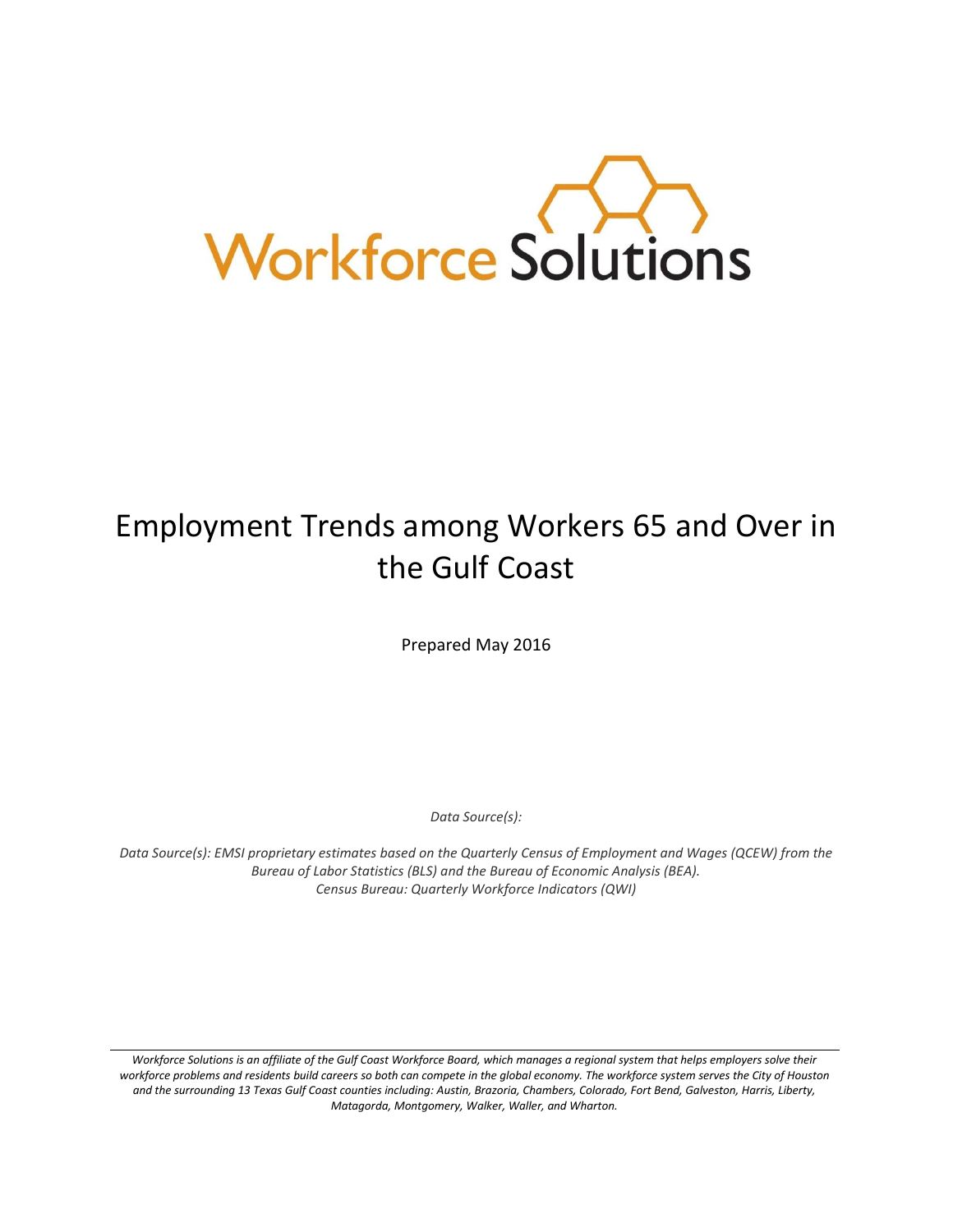## **Overview**

One of the most profound implications for the workforce has been the rise in life expectancy over the last century. According to the Centers for Disease Control, average life expectancy in the United States in 1901 stood at 54.4 years. By 1951 this had risen to 68.4 years and by 2011 had reached a high of 78.7 years. Improvements in living conditions and access to higher quality health care has resulted in individuals living longer and therefore remaining in the workforce beyond what has typically been viewed as "retirement age." Furthermore, the lingering effects of the 2008 recession on retirement savings has prompted many individuals to continue working out of necessity. Given our awareness of these forces, it is important to understand the role of older individuals in the workforce so that we may identify current and future opportunities for this segment of the population.

## **Past and Future Population Growth in the Gulf Coast**

As of 2015 there were 6.8 million residents within the 13-county Gulf Coast region. 1.4 million of these individuals were added between 2005 and 2015 for 10-year growth rate of 26 percent. Estimates produced by Economic Modeling Specialists International (EMSI) predict that our region will be home to 7.5 million residents by 2025 for an 11-percent increase. This indicates that growth is likely to continue yet at a slower pace than over the previous decade. This is reconfirmed by observing past and predicted year-over-year growth rates which indicate that the fastest growth was recorded in 2006 with a 3.6 percent increase, slowing to 1.9 percent in 2015 and projected to further slow to as little as 0.3 percent by 2025 (see Chart 1).



**Chart 1. Gulf Coast Region Year-Over-Year Percent Change in Population, 2005 to 2025**

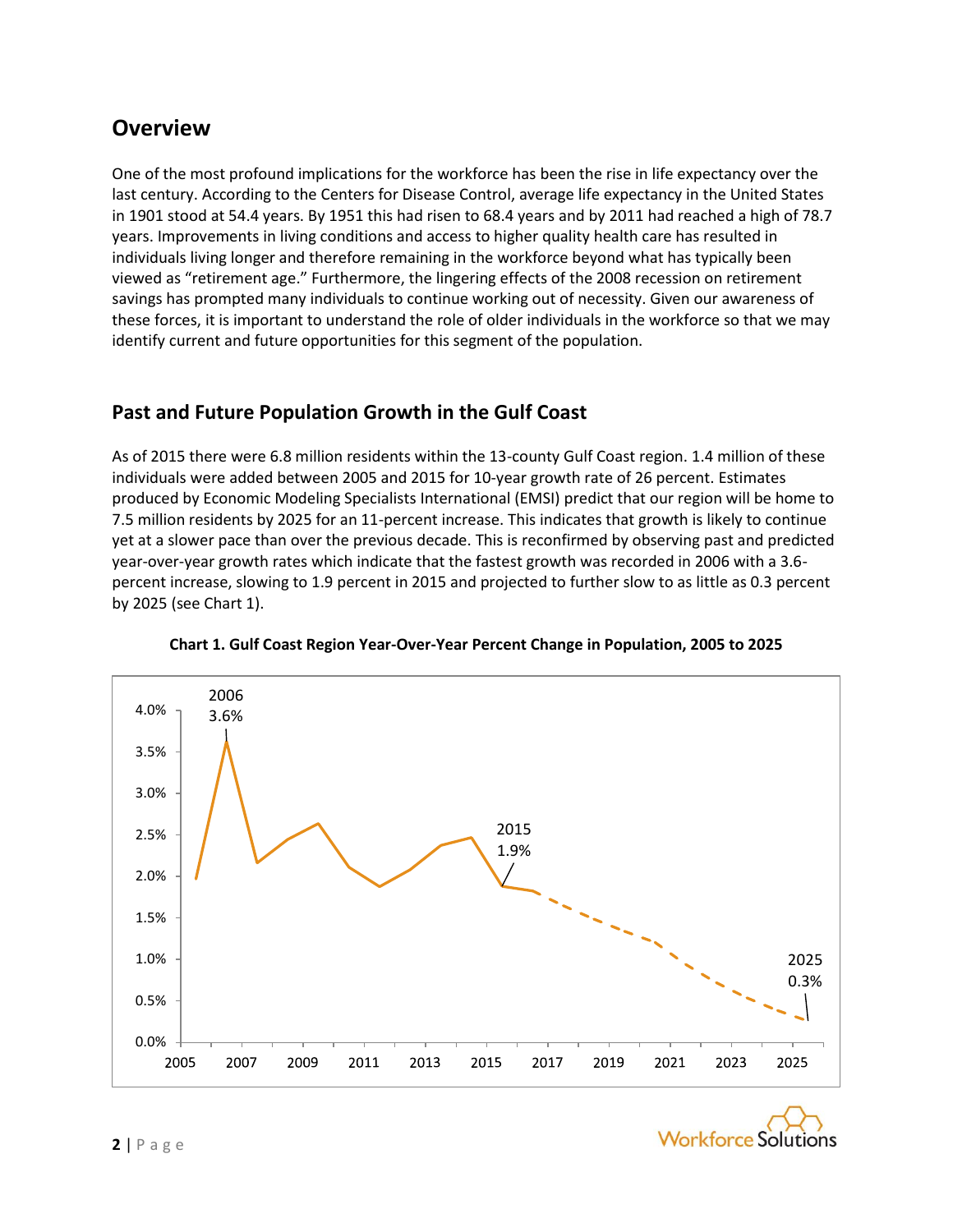While overall population growth is projected to slow, a look at past and future growth by age group provides a more nuanced take on this trend. Between 2005 and 2015, the number of residents in the eight age brackets between 0 to 14 years and 50 and 54 years grew approximately 14 percent to 25 percent with the exception of residents 45 to 49. The growth rate of this latter group was the slowest of all, up only 6 percent over the 10-year period. In contrast, individuals 55 to 59 years, 60 to 64 years, and 65 and over grew substantially faster than all other age groups, up 46 percent, 74 percent, and 59 percent, respectively, over the decade.

A look at projected growth rates between 2015 and 2025 by age group reveals two trends. First, growth rates for every age group are forecast to be slower than the previous decade with one group, age 55 to 59, predicted to register an absolute decline of 4 percent. Second, the aging of each group into the next age bracket over time shifts the highest growth rate into the oldest cohort, individuals 65 and over. This group's rate of increase at 47 percent is predicted to outpace the next fastest-growing age group of individuals 35 to 39 by more than three times over the coming decade (see Chart 2).



#### **Chart 2. Gulf Coast Region Percent Change in Population by Age Group, 2005 to 2015 and 2015 to 2025**

However, despite the prediction that residents 65 and over are to become the *fastest-growing* segment of the Gulf Coast population, their *share* of the total population is not expected to increase dramatically. In 2015, individuals 65 and over comprised 10 percent of the region's population which equates to approximately 693,000 residents. By 2025 this segment is expected to make up just 14 percent of the population, rising to slightly more than 1 million residents by 2025. Even broadening the scope of analysis to include the two previous age brackets of 55 to 59 and 60 to 64, which roughly correspond to what many consider to be "retirement age," collectively these residents will only see their share of the population rise from 21 to 24 percent (see chart 3).

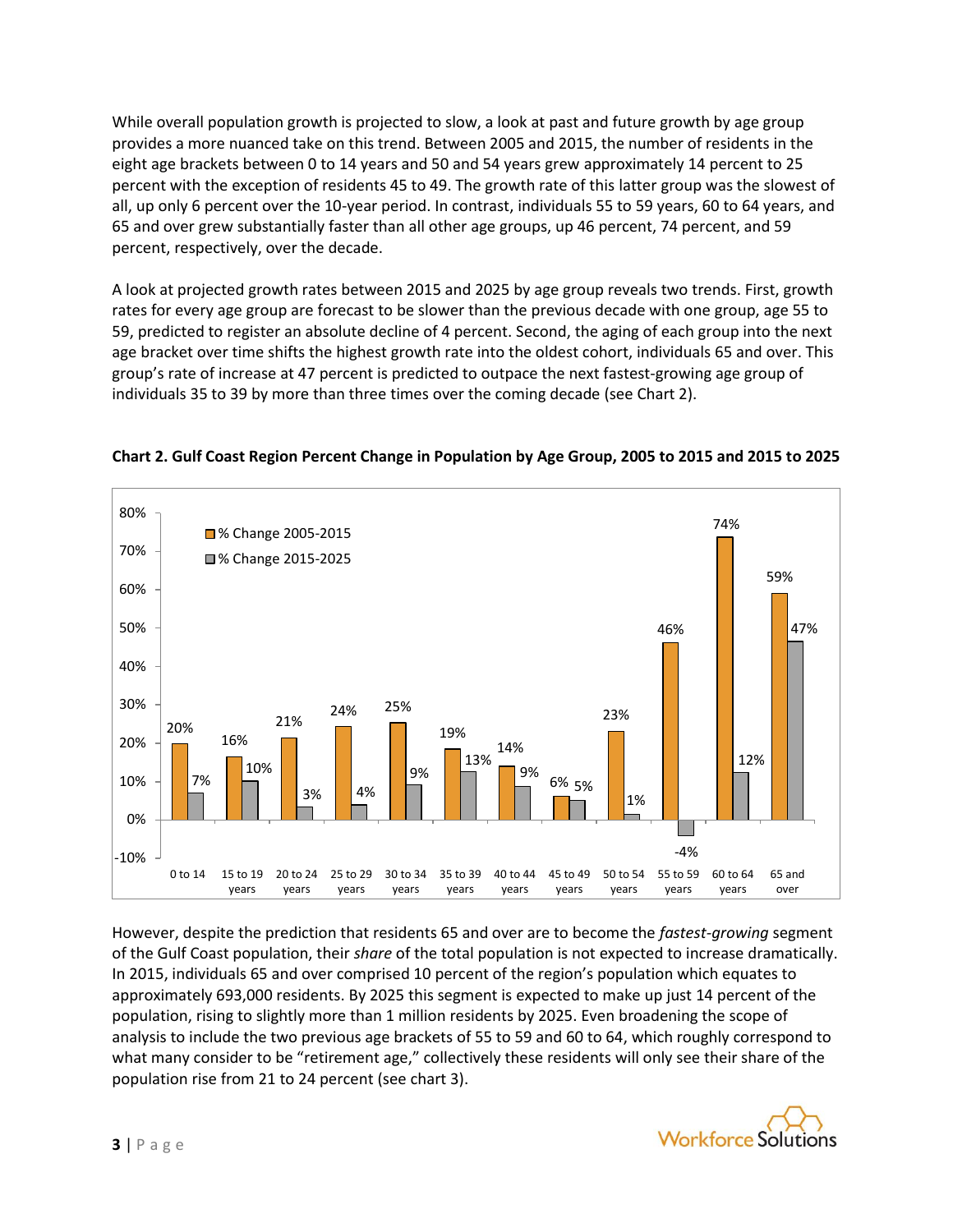



#### **Industry Employment Trends among Workers 65 and Over**

As noted, increased life expectancy has resulted in individuals living longer and healthier, which has in turn extended their participation in the workforce. However, the industries in which an individual might be employed varies over time. For example, in 2015 the majority of workers aged 14 to 18 in the Gulf Coast were concentrated in just two industries: Accommodation and Food Services (41 percent) and Retail Trade (21 percent). This is to be expected given these industries relatively low educational and skill requirements. Naturally as workers acquire more skills, the range of employment opportunities increases dramatically and this is reflected in mix of industries in which we find workers aged 35 to 44. Here in the Gulf Coast nearly 13 percent of workers in this mid-career age group were employed in Health Care and Social Assistance followed by Educational Services both public and private (9.8 percent), Manufacturing (8.6 percent), and Professional and Technical Services and Retail Trade, which tied for 4<sup>th</sup> place with 8.3 percent of total employment. Accommodation and Food Service ranked several spots lower for this age cohort at  $7<sup>th</sup>$  place and in contrast to workers 14 to 18. Note that these distributions more closely mirror those of the overall workforce in the Gulf Coast regardless of age.

When we look at workers aged 65 and over, we observe a mix of industries that shares similarities with both of the aforementioned age groups. As with workers 35 to 44, Health Care and Social Assistance was where we find the largest share of workers 65 and over in the Gulf Coast, albeit just barely, at 10.7 percent of total employment. However, like the youngest cohort of workers, those aged 14 to 18, Retail Trade was also the second-largest industry for older worker with 10.6 percent. Educational Services remained a top industry for workers 65 and over at 10.4 percent followed by Accommodation and Food Services (9.2 percent) and Manufacturing (8.2 percent). Note that a key industry in the Gulf Coast frequently associated with oil and gas and where many mid-career individuals aged 35 to 44 are found, Professional and Technical Services, drops to 7<sup>th</sup> place for workers 65 and over. In the case of Accommodation and Food Service and Retail Trade, it appears that these industries, thanks to their tendency towards part-time work arrangements and relatively low barriers to entry, re-emerge as

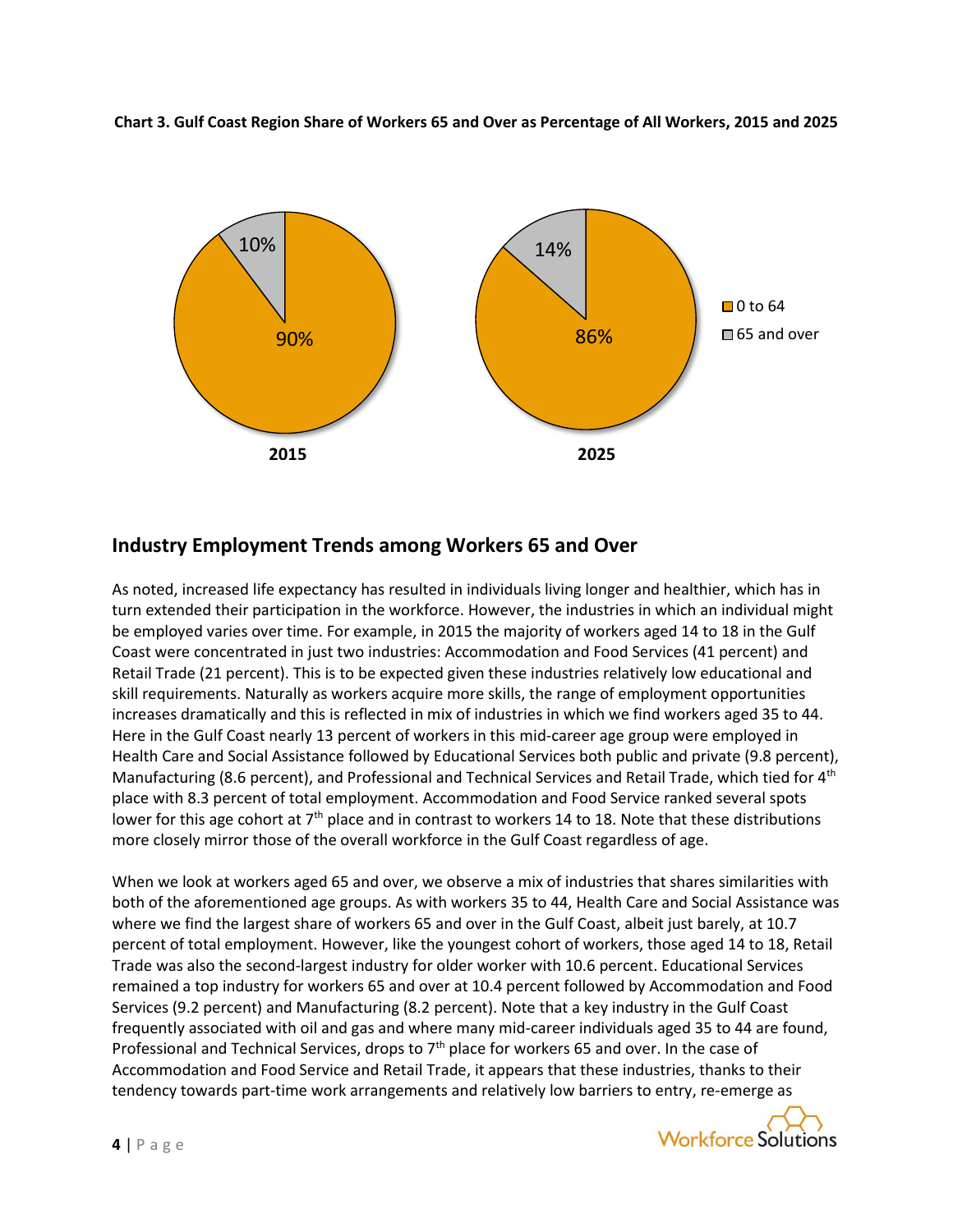important sources of employment as workers enter their later years. In contrast, Health Care, Educational Services, and Manufacturing remain fairly constant whether mid or late-career. Given the moderate to highly specialized training needed for many occupations in these latter industries, it is likely that individuals already employed in these areas continue to work even after the age of 65 rather than select them for new careers (see chart 4).





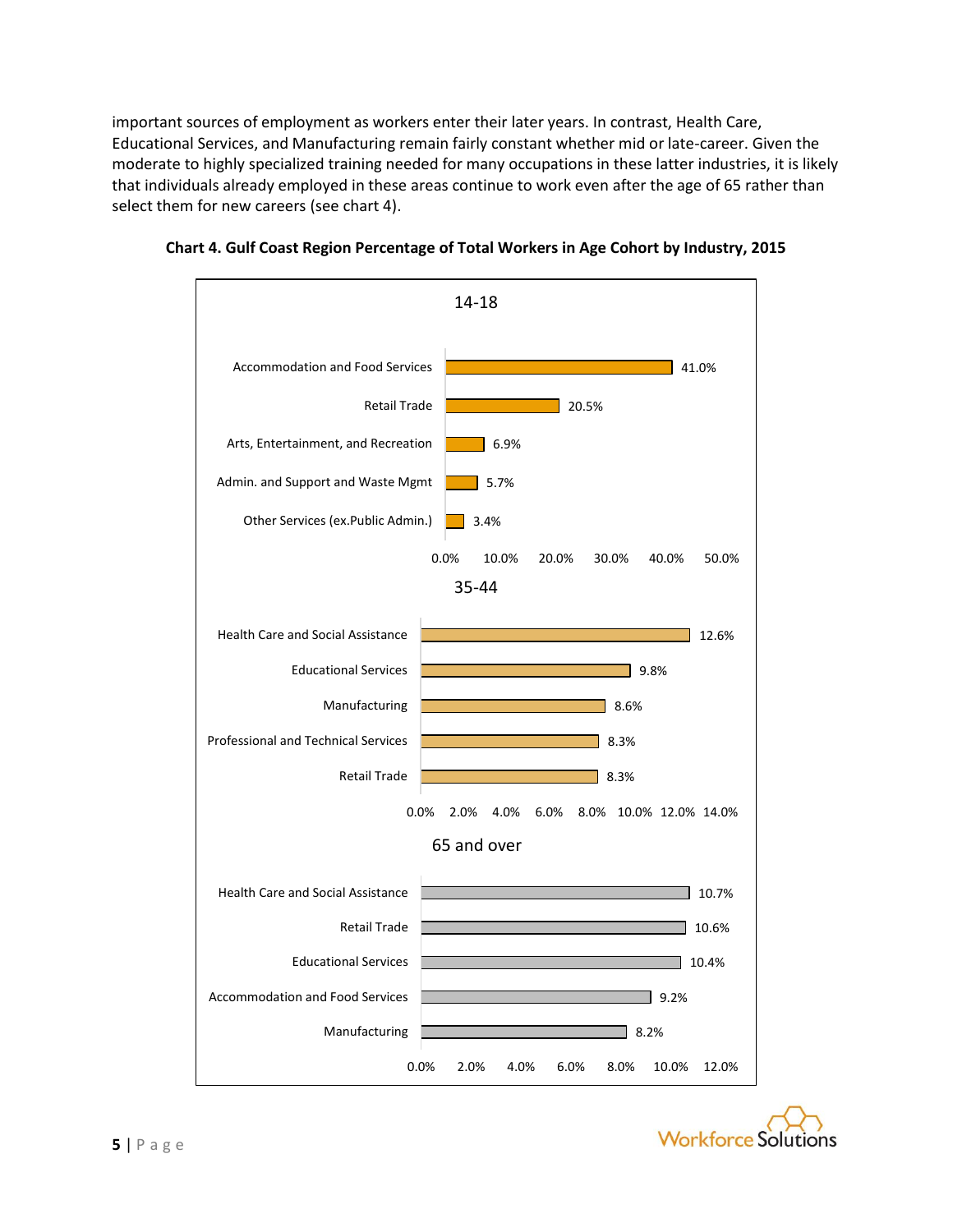## **Occupational Employment Trends among Workers 65 and Over**

Having examined the industries where we find the highest concentrations of workers 65 and over, it is not surprising that we find workers concentrated in occupations that reflect these industries. As before, it is instructive to compare older workers to early and mid-career individuals as context. Roughly half of all workers 65 and over were found in 41 out of a possible 800 or so occupations. In contrast, half of all workers aged 14-18 were found in just 7 occupations, echoing the limited range of opportunities available to this group, while workers 35-44 were relatively more dispersed with around half concentrated in 49 occupations.

A recurring challenge when analyzing large numbers of occupations is choosing the appropriate criteria for categorizing them. In the previous section we noted that workers 65 and over tend to be concentrated in two to three types of industries, low-skill and high-skill services and to a lesser extent Manufacturing. We also noted that the educational and skill requirements for these industries vary widely. For workers in the early to mid-stages of their careers, the educational requirements needed to enter a profession are an important consideration as they often dictate the type and amount of education pursued. However, for older workers who likely have many years of experience, the amount of on-the-job training required is a more useful means of evaluating occupations followed by education.

Based on the above criteria, a slight majority of the 41 occupations where we find half of all workers 65 and over require only short-term on-the-job training, which is defined as one month or less needed to acquire proficiency. The single-largest occupation for this age group of workers was General Office Clerks at 4.3 percent. Overall, many of these occupations are variations of clerical, retail, food preparation, and maintenance jobs and therefore wages are relatively low ranging from \$18,000 per year to \$33,000 per year. Nonetheless, for older individuals seeking to re-enter the workforce on a parttime or otherwise limited basis, these occupations may be worthy of consideration given their comparatively minimal time and skill investment in order to achieve proficiency (see chart 5).

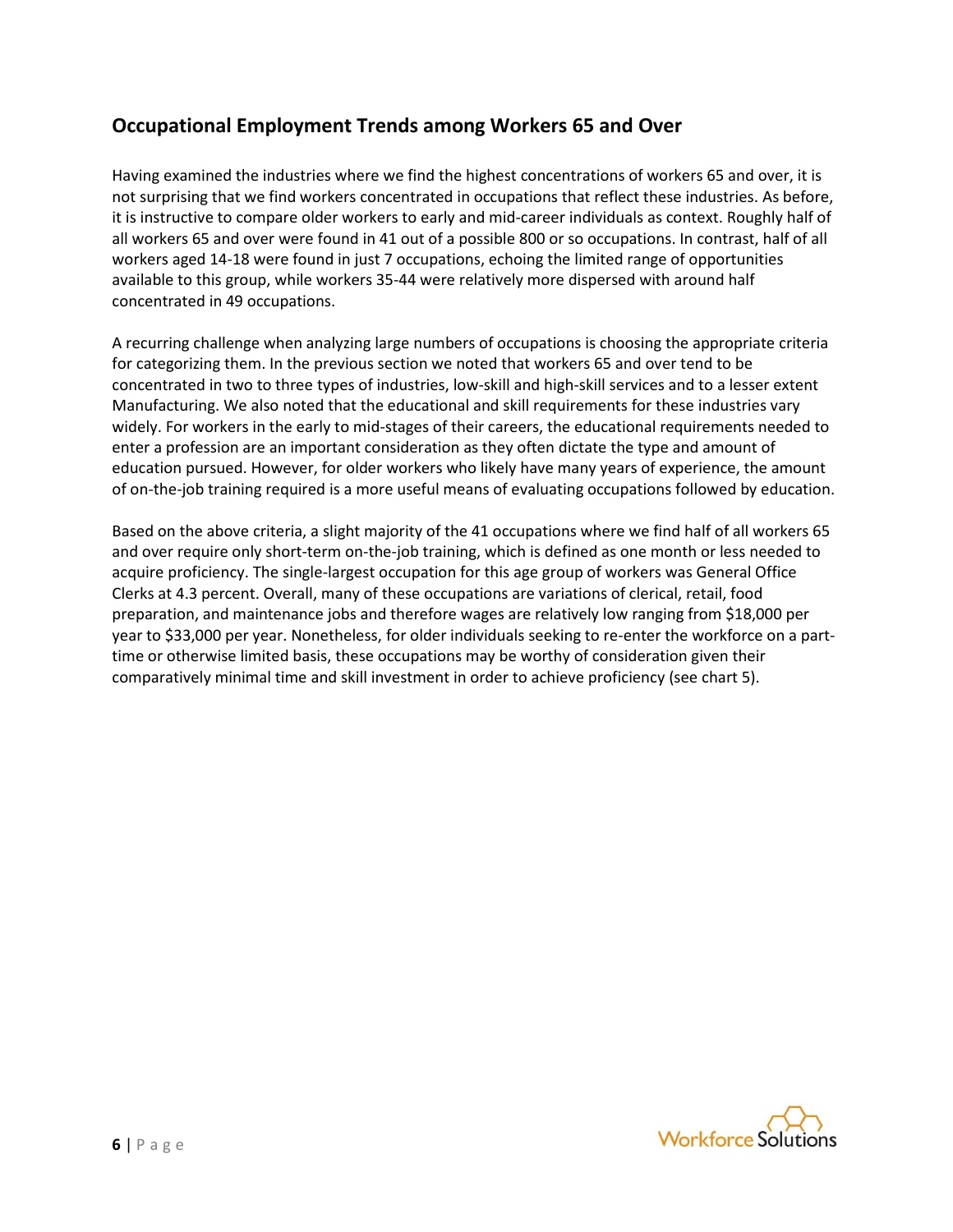



The next group of occupations consists of those requiring "moderate on-the-job training." Proficiency in this category of jobs typically requires more than one month up to a maximum of 12 months. Among all 800 or so official occupations, there are very few denoted as requiring this particular amount of training and this remains true for the subset examined here pertaining to workers 65 and over. In this instance there were only five occupations with Bookkeeping, Accounting, and Auditing Clerks as the largest at 1.9 percent. Excluding Wholesale and Manufacturing Sales Representatives, wages in this group were somewhat higher compared to those requiring short-term on-the-job training, ranging from \$22,000 per year to \$38,000 per year.

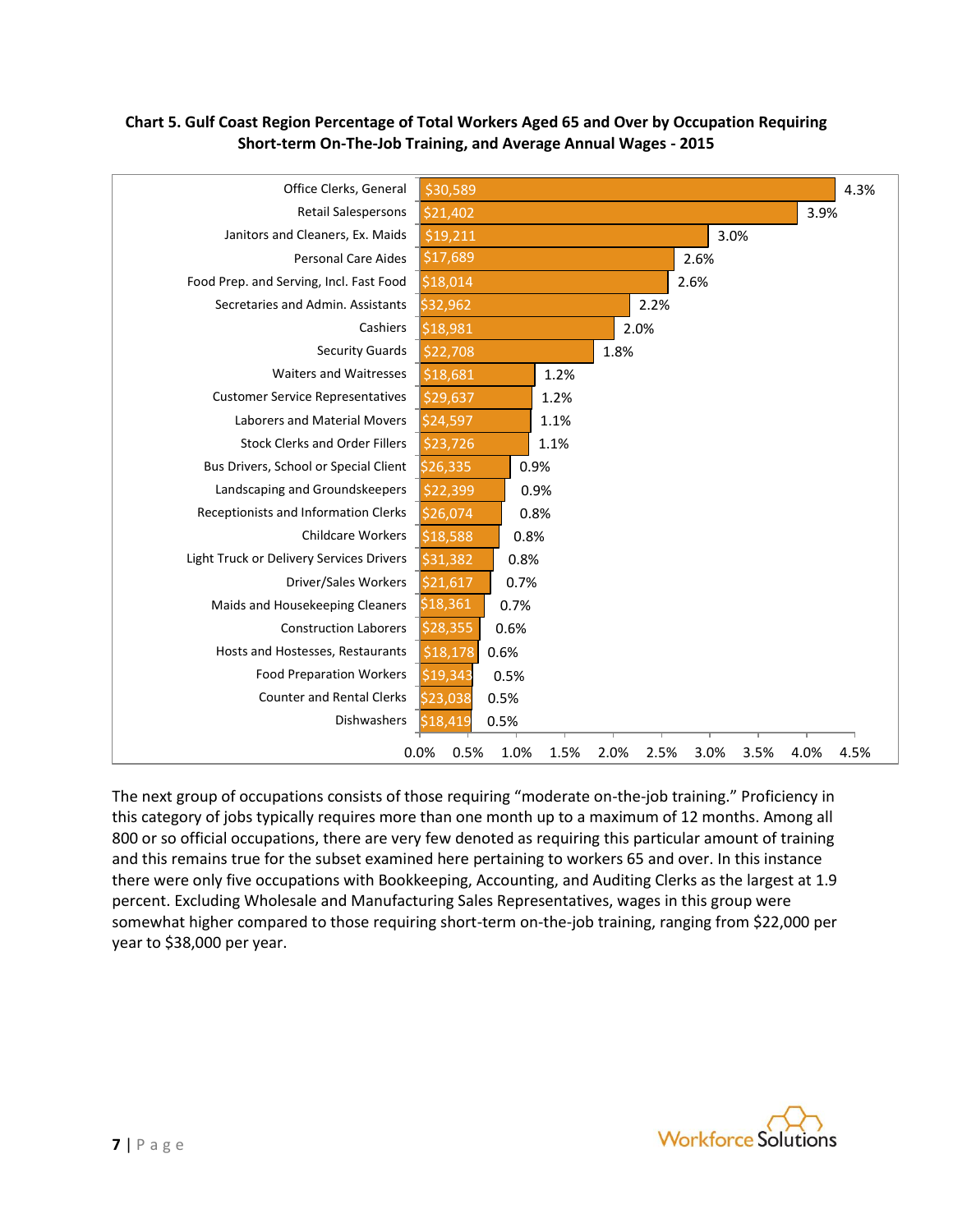#### **Chart 5. Gulf Coast Region Percentage of Total Workers Aged 65 and Over by Occupation Requiring Moderate On-The-Job Training, and Average Annual Wages - 2015**



Occupations requiring long-term on-the-job training, defined as more than 12 months to attain proficiency, and/or some postsecondary education comprised the third and final category. Heavy and Tractor-Trailer Truck Drivers were the largest occupation in this group with 1.5 percent of all workers 65 and over in the Gulf Coast. Other occupations included two related to health care and five related to primary and secondary education with the remaining three representing a more diverse collection, namely Accountants and Auditors, Maintenance and Repair Workers, and Civil Engineers. Excluding the latter occupation given that its wages represent an outlier, wages for the other jobs in this category ranged from \$20,000 per year to as much as \$75,000 per year.

As noted previously, the relatively high concentrations of workers 65 and over in some of these occupations is likely the result of industry professionals continuing in their corresponding fields beyond the age of 65 rather than individuals entering them for the first time. This may also be true of the aforementioned education-related occupations however it is important to acknowledge the shift towards alternative teaching certificates. As an increasingly common tool used to address teacher shortages, these credentials allow for individuals to immediately begin teaching while simultaneously completing required training. As a result, the opportunity cost of achieving gainful employment versus the time spent in training is partially avoided. For workers 65 and over with many years of experience, this may allow them repurpose a lifetime of skills for a new career requiring a relatively short investment of time and resources.